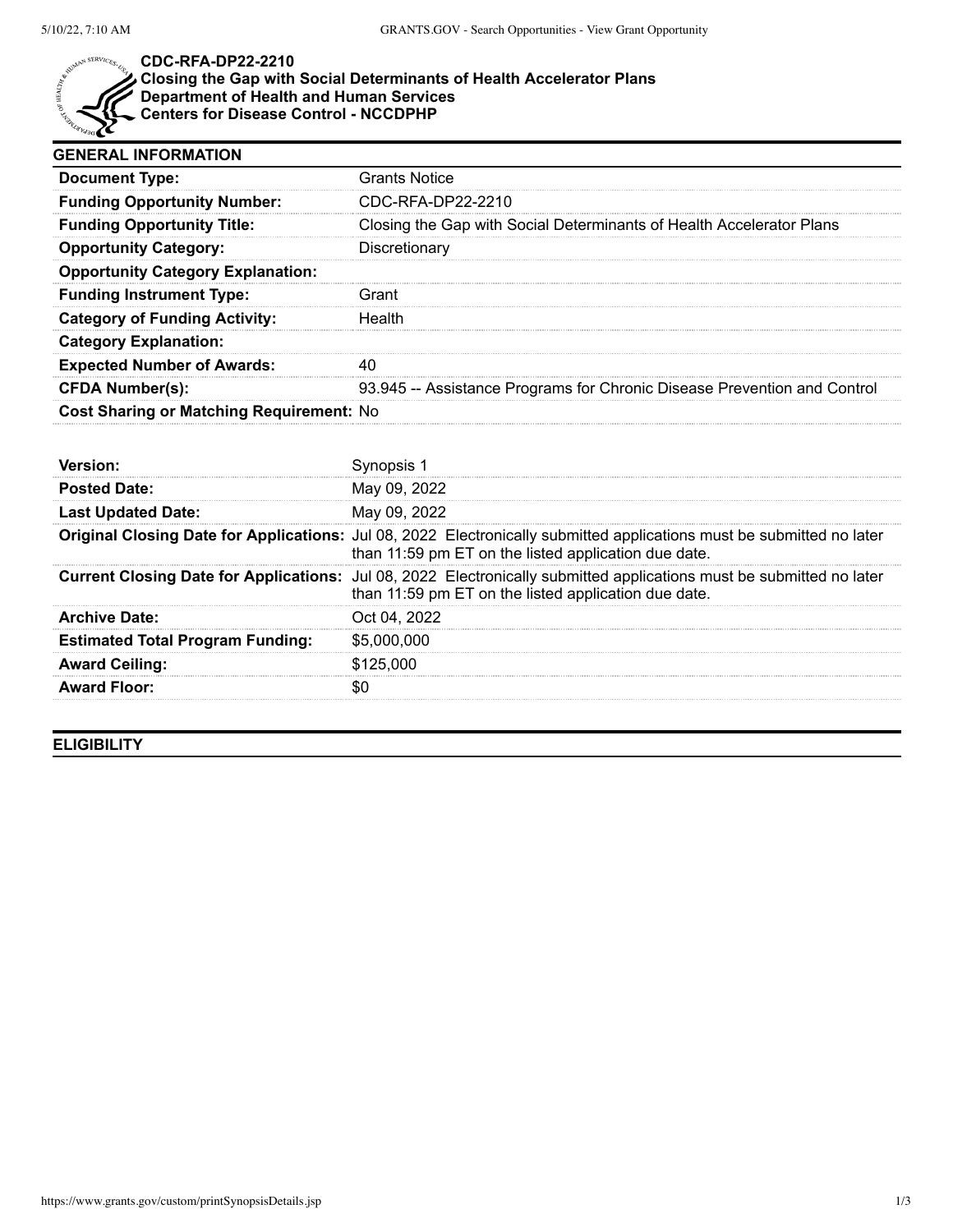| $5/10/22$ , 7:10 AM | <b>GRANTS.GOV</b> - Search Opportunities - View Grant Opportunity |
|---------------------|-------------------------------------------------------------------|
|                     |                                                                   |

| <b>Eligible Applicants:</b> | Native American tribal governments (Federally recognized)<br>Special district governments<br>Native American tribal organizations (other than Federally recognized tribal<br>governments)<br>State governments<br>County governments<br>City or township governments                                                                                                                                                                                                                                                                                                                                                                                                                                                                                                                                                                                                                                                                                                                                                                                                                                                                                                                                                                                                                                                                                                                                                                                                                                                                                                                                                                                                                                                                                                                                                                                                                                                                                                                                                                                                                                                                                                                                                                                                                                                                                                                                                                                                                                                                                                                                                                                            |
|-----------------------------|-----------------------------------------------------------------------------------------------------------------------------------------------------------------------------------------------------------------------------------------------------------------------------------------------------------------------------------------------------------------------------------------------------------------------------------------------------------------------------------------------------------------------------------------------------------------------------------------------------------------------------------------------------------------------------------------------------------------------------------------------------------------------------------------------------------------------------------------------------------------------------------------------------------------------------------------------------------------------------------------------------------------------------------------------------------------------------------------------------------------------------------------------------------------------------------------------------------------------------------------------------------------------------------------------------------------------------------------------------------------------------------------------------------------------------------------------------------------------------------------------------------------------------------------------------------------------------------------------------------------------------------------------------------------------------------------------------------------------------------------------------------------------------------------------------------------------------------------------------------------------------------------------------------------------------------------------------------------------------------------------------------------------------------------------------------------------------------------------------------------------------------------------------------------------------------------------------------------------------------------------------------------------------------------------------------------------------------------------------------------------------------------------------------------------------------------------------------------------------------------------------------------------------------------------------------------------------------------------------------------------------------------------------------------|
|                             | Additional Information on Eligibility: Eligibility is limited to State Governments, County Governments, City or Township<br>Governments, Special District Governments, Native American tribal governments<br>(Federally recognized), Native American tribal organizations (other than Federally<br>recognized tribal governments), State governments or their bona fide agents<br>(includes the District of Columbia), Local governments or their bona fide agents,<br>Territorial governments or their bona fide agents in the Commonwealth of Puerto<br>Rico, the Virgin Islands, the Commonwealth of the Northern Marianna Islands,<br>American Samoa, Guam, the Federated States of Micronesia, the Republic of the<br>Marshall Islands, and the Republic of Palau, American Indian or Alaska Native<br>tribal governments (federally recognized or state-recognized) and American Indian<br>or Alaska Native tribal governments (federally recognized or state-recognized).<br>Eligibility limitation is delineated in Division H-Departments of Labor, Health and<br>Human Services, and Education, and Related Agencies Appropriations Act, 2022,<br>Joint Explanatory Statement, which provides an increase for these activities<br>started in fiscal year 2021 (Consolidated Appropriations Act 2021), "as directed in<br>House Report 116-450," which directed CDC to establish the Social Determinants<br>of Health Pilot Program: to "award competitive grants to State, local, Territorial, or<br>Tribal jurisdictions to support the development of Social Determinants of Health<br>Accelerator Plans." Applicants must be physically located and operate in the state,<br>tribe, locality, or territory for which work is proposed. Applicants must provide a<br>statement that identifies and defines the community in which the applicant will do<br>the proposed work. This documentation must be labeled<br>"Proposed_Work_Statement" and uploaded as a PDF file at www.grants.gov.<br>Applicants proposing to work in a state, tribe, locality, territory, or community other<br>than where the applicant is physically located and operates will be considered<br>non-responsive and will not receive further review. Recipients under CDC-RFA-<br>DP21-2111 - Closing the Gap with Social Determinants of Health Accelerator<br>Plans - are NOT eligible to apply for this NOFO given they were previously funded<br>to complete SDOH plans. The award ceiling for this NOFO is \$125,000. CDC will<br>consider any application requesting an award higher than this amount as non-<br>responsive and it will receive no further review. |

| <b>ADDITIONAL INFORMATION</b>                                |                                                                                                                                                                                                                                                                                                                                                                                                                                                                 |
|--------------------------------------------------------------|-----------------------------------------------------------------------------------------------------------------------------------------------------------------------------------------------------------------------------------------------------------------------------------------------------------------------------------------------------------------------------------------------------------------------------------------------------------------|
| <b>Agency Name:</b>                                          | <b>Centers for Disease Control - NCCDPHP</b>                                                                                                                                                                                                                                                                                                                                                                                                                    |
| <b>Description:</b>                                          | The Centers for Disease Control and Prevention (CDC) announces the availability of<br>funds to develop multi-sector action plans that address the social determinants of health<br>(SDOH) by accelerating action in state, local, territorial, and tribal jurisdictions, and<br>communities that lead to improved chronic health conditions among Americans<br>experiencing health disparities and inequality.<br>The award ceiling for this NOFO is \$145,000. |
|                                                              | Please direct all question related to this NOFO to SDOHAccelerator@cdc.gov.                                                                                                                                                                                                                                                                                                                                                                                     |
| <b>Link to Additional Information: See Related Documents</b> |                                                                                                                                                                                                                                                                                                                                                                                                                                                                 |
| <b>Grantor Contact Information:</b>                          | If you have difficulty accessing the full announcement electronically, please contact:                                                                                                                                                                                                                                                                                                                                                                          |
|                                                              | <b>Brigette Ulin</b><br>SDOHAccelerator@cdc.gov                                                                                                                                                                                                                                                                                                                                                                                                                 |
|                                                              | SDOHAccelerator@cdc.gov                                                                                                                                                                                                                                                                                                                                                                                                                                         |